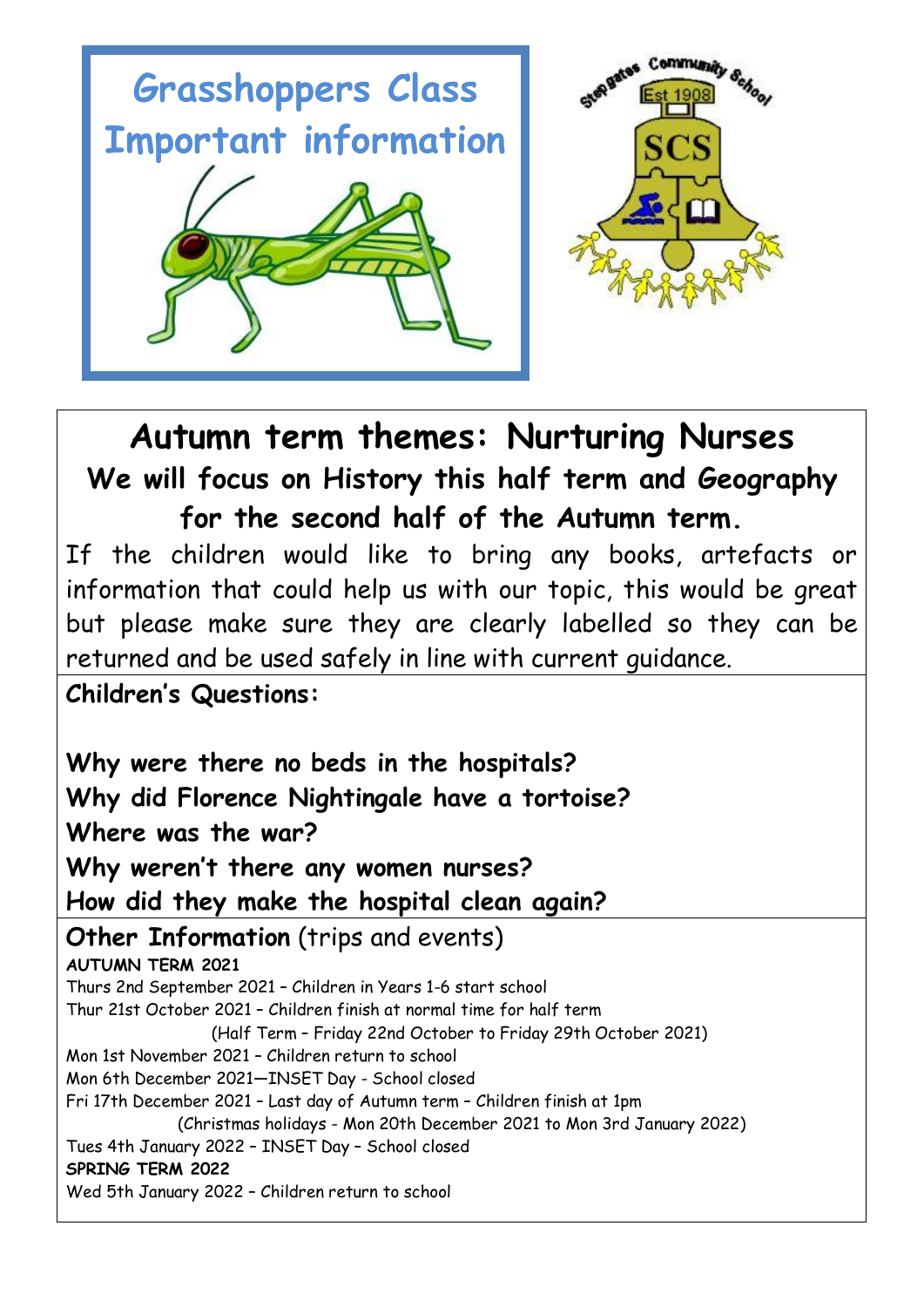# **Grasshoppers Autumn Term Overview** Nurturing Nurses



| English<br>Vlad and the Florence<br>Nightingale<br>Adventure                                                                                                                                                               | Maths<br>Place Value<br>Addition and<br>$\bullet$<br>Subtraction                                  | <b>Science</b><br>Uses of everyday<br>materials                                                                                                          |
|----------------------------------------------------------------------------------------------------------------------------------------------------------------------------------------------------------------------------|---------------------------------------------------------------------------------------------------|----------------------------------------------------------------------------------------------------------------------------------------------------------|
| Computing<br><b>Managing Online</b><br>Safety (Education for<br>a Connected World)<br>Online Safety and<br>$\bullet$<br>exploring Purple Mash<br><b>Animated Story Books</b>                                               | DT<br>'Our Fabric Faces'                                                                          | Art<br>Artist of the month:<br>Sept: Phyllida Barlow<br>Oct: Sean Charmatz<br>Nov: Henri Mattise<br>Dec: Anthony<br><b>Browne</b>                        |
| <b>History</b><br>Nurturing nurses,<br>Florence Nightingale,<br>Mary Seacole, Edith<br>Cavell                                                                                                                              | Geography<br>What a wonderful<br>world!                                                           | PE<br>Fundamentals<br>Team building<br>Gymnastics                                                                                                        |
| <b>RE</b><br>$\cdot$ What are symbols<br>and why do people<br>use them?<br>$\cdot$ Why is the Bible an<br>important book for<br>Christians?<br>$\cdot$ What does the<br>Christmas story tell<br>Christians about<br>Jesus? | <b>PSHE</b><br><b>Jigsaw</b><br>Being Me in my<br>World<br>Celebrating<br>$\bullet$<br>Difference | <b>Music</b><br><u>Composer of the</u><br>month:<br>Sept: John Williams<br>Oct: Wolfgang<br><b>Amadeus Mozart</b><br>Nov: Bob Marley<br>Dec: Bing Crosby |